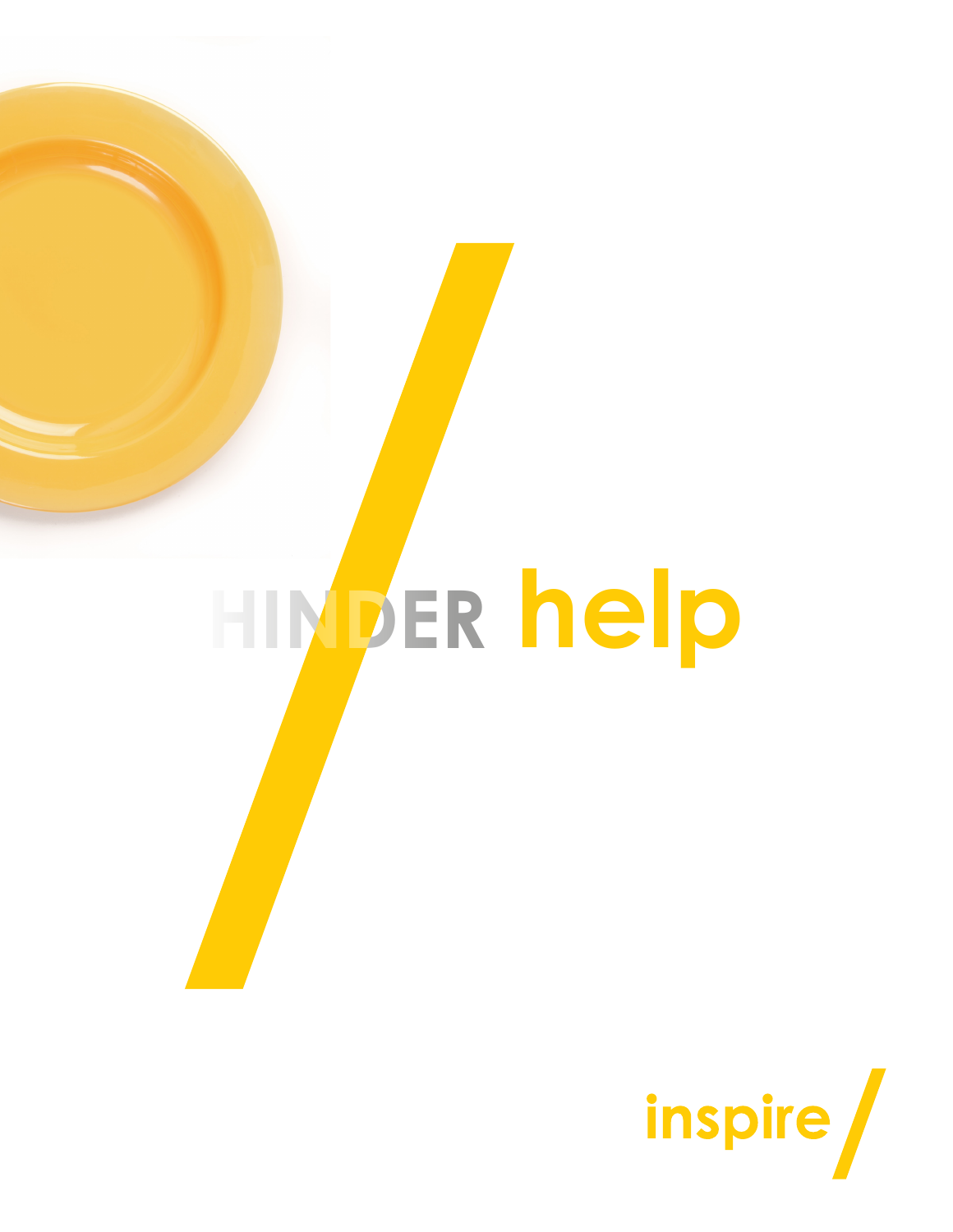

info@fsg.uk.com www.fsg.uk.com +44 (0) 115 9767090

## **adapted drinkware**

- acrylic tumblers emulate glass
- textured surface to aid grip
- high heat mugs
- large double and single handles
- break resistant
- commercial dishwasher safe

Our adapted drinkware has been developed for people with limited grip or unsteady hands, offering dignity as well as independence aiding increased hydration.



|          | <b>DESCRIPTION</b>             | <b>UILU</b>              | <b>Cupucity</b> | <b>CASE COMING</b> |
|----------|--------------------------------|--------------------------|-----------------|--------------------|
| SW-1442  | XL textured tumbler            | 14cm high                | 500ml           | 24                 |
| SW-1441  | large textured tumbler         | 13cm high                | 429ml           | 24                 |
| SW-1440  | medium textured tumbler        | 9cm high                 | 370ml           | 24                 |
| SW-1439  | medium textured tumbler        | 8cm high                 | 281ml           | 48                 |
| SW-1448  | small textured tumbler         | 9cm high                 | 142ml           | 48                 |
| SN-103   | double handled high heat mug   | 9cm high                 | 227ml           | 24                 |
| $SN-104$ | single handled high heat mug   | 9cm high                 | 227ml           | 24                 |
| SN-105   | single opening lid (for straw) | $\overline{\phantom{a}}$ |                 | 48                 |
| SN-106   | perforated lid                 | $\overline{\phantom{a}}$ |                 | 48                 |